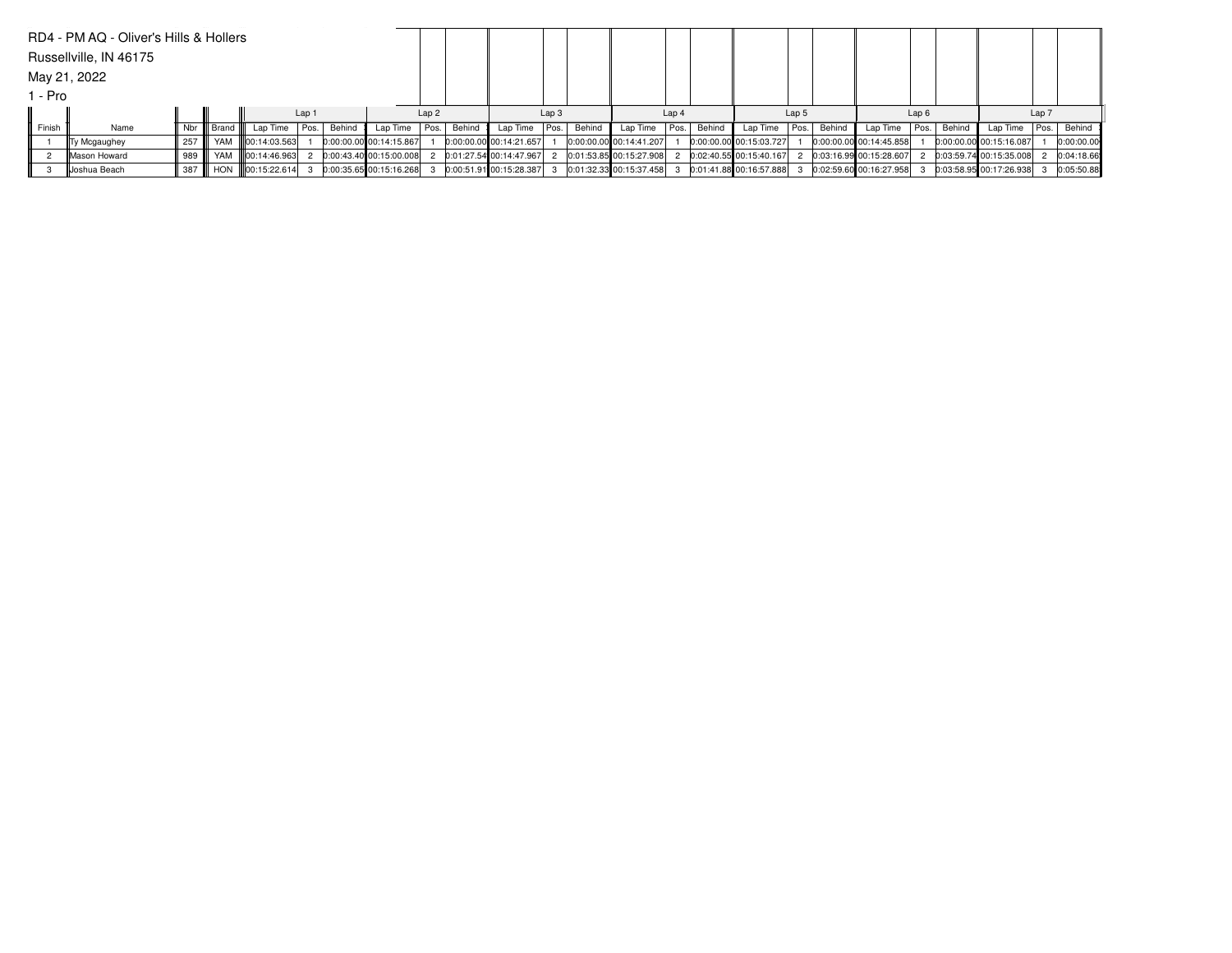|        | RD4 - PM AQ - Oliver's Hills & Hollers |             |              |                     |                  |        |                           |      |        |                         |                  |            |                           |       |             |                           |       |            |                           |      |            |          |                  |        |
|--------|----------------------------------------|-------------|--------------|---------------------|------------------|--------|---------------------------|------|--------|-------------------------|------------------|------------|---------------------------|-------|-------------|---------------------------|-------|------------|---------------------------|------|------------|----------|------------------|--------|
|        | Russellville, IN 46175                 |             |              |                     |                  |        |                           |      |        |                         |                  |            |                           |       |             |                           |       |            |                           |      |            |          |                  |        |
|        | May 21, 2022                           |             |              |                     |                  |        |                           |      |        |                         |                  |            |                           |       |             |                           |       |            |                           |      |            |          |                  |        |
|        | 3 - Womens Expert                      |             |              |                     |                  |        |                           |      |        |                         |                  |            |                           |       |             |                           |       |            |                           |      |            |          |                  |        |
|        |                                        |             |              |                     | Lap <sub>1</sub> |        |                           | Lap2 |        |                         | Lap <sub>3</sub> |            |                           | Lap 4 |             |                           | Lap 5 |            |                           | Lap6 |            |          | Lap <sub>7</sub> |        |
| Finish | Name                                   |             | Nbr    Brand | Lap Time            | Pos.             | Behind | Lap Time Pos.             |      | Behind | Lap Time   Pos.         |                  | Behind     | Lap Time                  |       | Pos. Behind | Lap Time                  | Pos.  | Behind     | Lap Time                  | Pos. | Behind     | Lap Time | Pos.             | Behind |
|        | Hailey France                          | 214         |              | HON III00:17:50.406 |                  |        | 0:00:00.00 00:17:41.968   |      |        | 0:00:00.00 00:18:48.689 |                  |            | $0:00:00.00$ 00:19:16.939 |       |             | 0:00:00.00 00:18:53.840   |       |            | $0:00:00.00$ 00:20:54.600 |      | 0:00:00.00 |          |                  |        |
|        | Jordyn Trackwell                       | 119         |              | HON 100:20:40.877   |                  |        | $0:02:50.47$ 00:19:54.180 |      |        | 0:05:02.68 00:26:21.602 |                  |            | 0:12:35.59 00:28:13.254   |       |             | 2 0:21:31.91 00:30:34.165 |       | 0:33:12.23 |                           |      |            |          |                  |        |
|        | Hope Flaurr                            | $\vert$ 901 | OTH          | 00:24:14.888        |                  |        | 0:03:34.0100:31:17.955    |      |        | 0:14:57.78 00:48:06.834 |                  | 0:36:43.01 |                           |       |             |                           |       |            |                           |      |            |          |                  |        |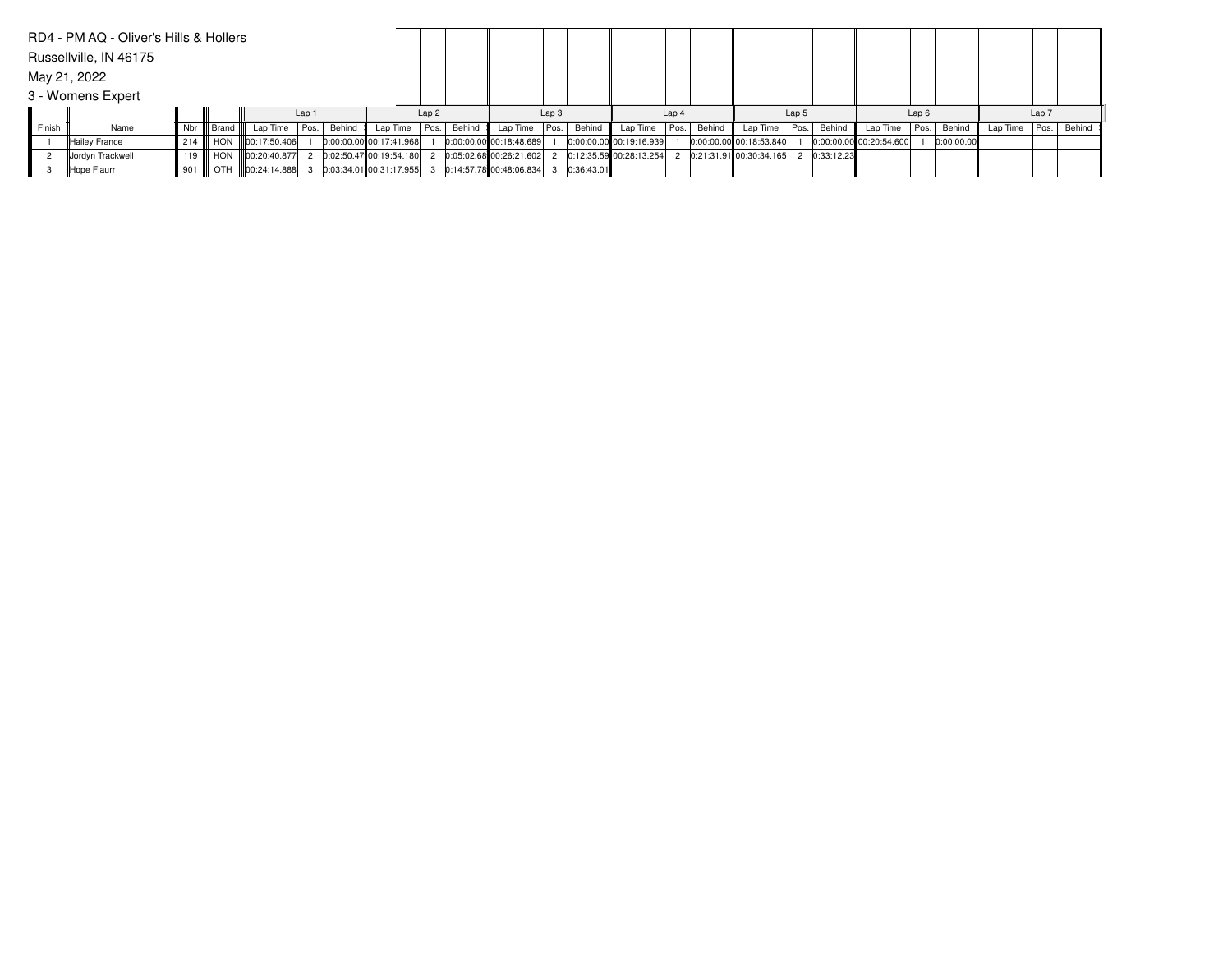|              | RD4 - PM AQ - Oliver's Hills & Hollers |         |                   |                   |                  |          |                           |      |        |                         |                  |        |                         |                  |        |                         |                  |             |                           |      |        |                         |       |             |
|--------------|----------------------------------------|---------|-------------------|-------------------|------------------|----------|---------------------------|------|--------|-------------------------|------------------|--------|-------------------------|------------------|--------|-------------------------|------------------|-------------|---------------------------|------|--------|-------------------------|-------|-------------|
|              | Russellville, IN 46175                 |         |                   |                   |                  |          |                           |      |        |                         |                  |        |                         |                  |        |                         |                  |             |                           |      |        |                         |       |             |
|              | May 21, 2022                           |         |                   |                   |                  |          |                           |      |        |                         |                  |        |                         |                  |        |                         |                  |             |                           |      |        |                         |       |             |
| $4 - A 15 +$ |                                        |         |                   |                   |                  |          |                           |      |        |                         |                  |        |                         |                  |        |                         |                  |             |                           |      |        |                         |       |             |
|              |                                        |         |                   |                   | Lap <sub>1</sub> |          |                           | Lap2 |        |                         | Lap <sub>3</sub> |        |                         | Lap <sub>4</sub> |        |                         | Lap <sub>5</sub> |             |                           | Lap6 |        |                         | Lap 7 |             |
| Finish       | Name                                   |         | Nbr III Brand III | Lap Time   Pos.   |                  | Behind I | Lap Time   Pos.           |      | Behind | Lap Time                | Pos.             | Behind | Lap Time   Pos.         |                  | Behind | Lap Time                |                  | Pos. Behind | Lap Time                  | Pos. | Behind | Lap Time                |       | Pos. Behind |
|              | Nolan Worley                           | 156 III | YAM               | 100:15:31.654     |                  |          | $0:00:00.00$ 00:15:00.607 |      |        | 0:00:00.00 00:15:20.968 |                  |        | 0:00:00.00 00:16:09.158 |                  |        | 0:00:00.00 00:16:14.108 |                  |             | 0:00:00.00 00:16:51.358   |      |        | 0:00:00.00 00:16:07.198 |       | 0:00:00.00  |
|              | Quinton Nenedjian                      | 027 III |                   | HON 100:15:55.494 |                  |          | 0:00:23.84 00:15:58.708   | 2    |        | 0:01:21.94 00:16:18.498 |                  |        | 0:02:19.47 00:16:52.359 |                  |        | 0:03:02.67 00:17:39.188 |                  |             | $0:04:27.75$ 00:16:56.208 |      |        | 0:04:32.60 00:17:30.328 |       | 0:05:55.73  |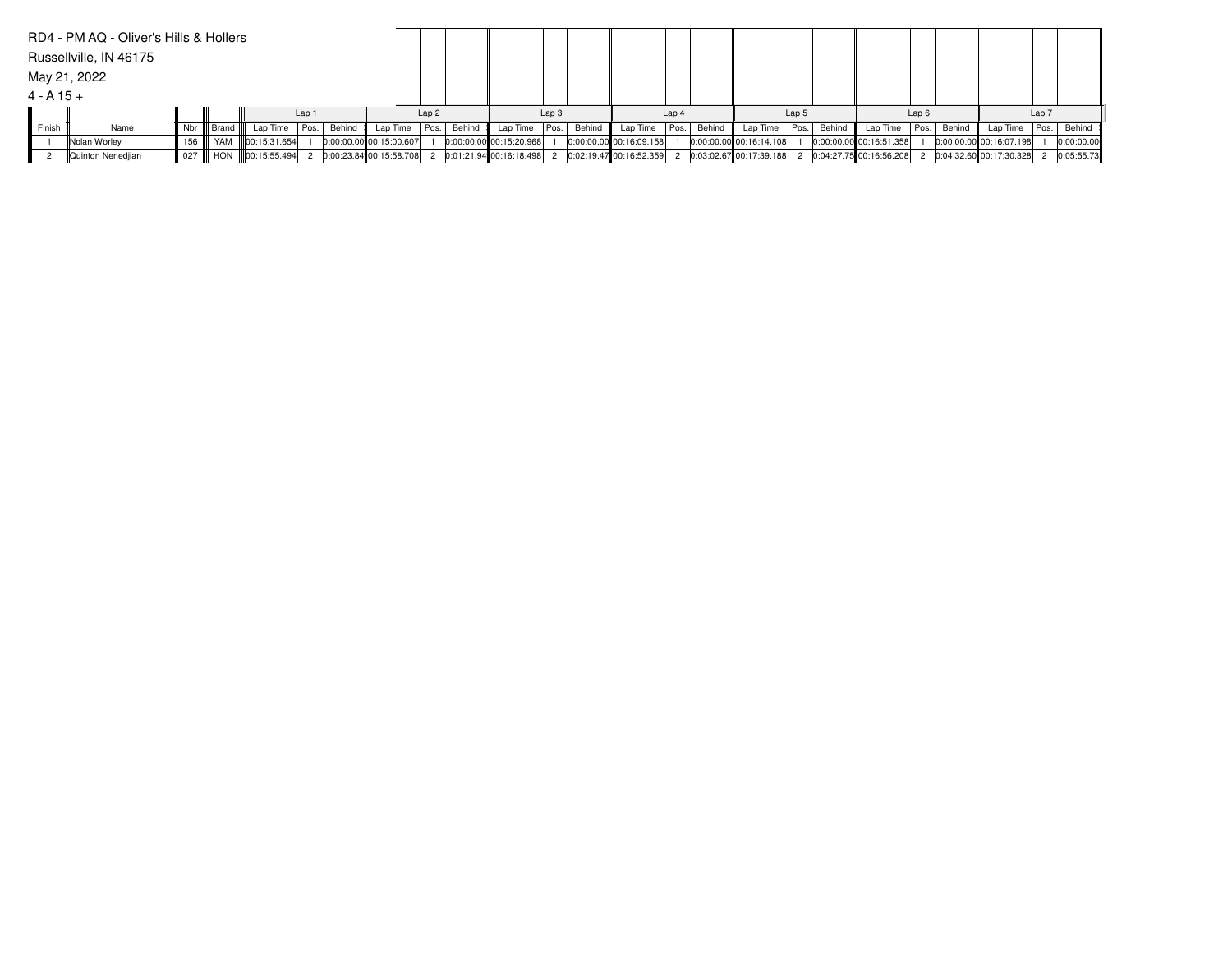|        | RD4 - PM AQ - Oliver's Hills & Hollers |              |                           |       |        |                           |      |            |                 |                  |        |          |                  |        |               |                  |        |                 |      |        |          |       |             |
|--------|----------------------------------------|--------------|---------------------------|-------|--------|---------------------------|------|------------|-----------------|------------------|--------|----------|------------------|--------|---------------|------------------|--------|-----------------|------|--------|----------|-------|-------------|
|        | Russellville, IN 46175                 |              |                           |       |        |                           |      |            |                 |                  |        |          |                  |        |               |                  |        |                 |      |        |          |       |             |
|        | May 21, 2022                           |              |                           |       |        |                           |      |            |                 |                  |        |          |                  |        |               |                  |        |                 |      |        |          |       |             |
|        | 4 - A Junior 22 - 29                   |              |                           |       |        |                           |      |            |                 |                  |        |          |                  |        |               |                  |        |                 |      |        |          |       |             |
|        |                                        |              |                           | Lap 1 |        |                           | Lap2 |            |                 | Lap <sub>3</sub> |        |          | Lap <sub>4</sub> |        |               | Lap <sub>5</sub> |        |                 | Lap6 |        |          | Lap 7 |             |
| Finish | Name                                   | Nbr    Brand | Lap Time                  | Pos.  | Behind | Lap Time                  | Pos. | Behind     | Lap Time   Pos. |                  | Behind | Lap Time | Pos.             | Behind | Lap Time Pos. |                  | Behind | Lap Time   Pos. |      | Behind | Lap Time |       | Pos. Behind |
|        | Michael Miller                         |              | 208    YAM   00:22:51.548 |       |        | $0:00:00.00$ 00:25:14.212 |      | 0:00:00.00 |                 |                  |        |          |                  |        |               |                  |        |                 |      |        |          |       |             |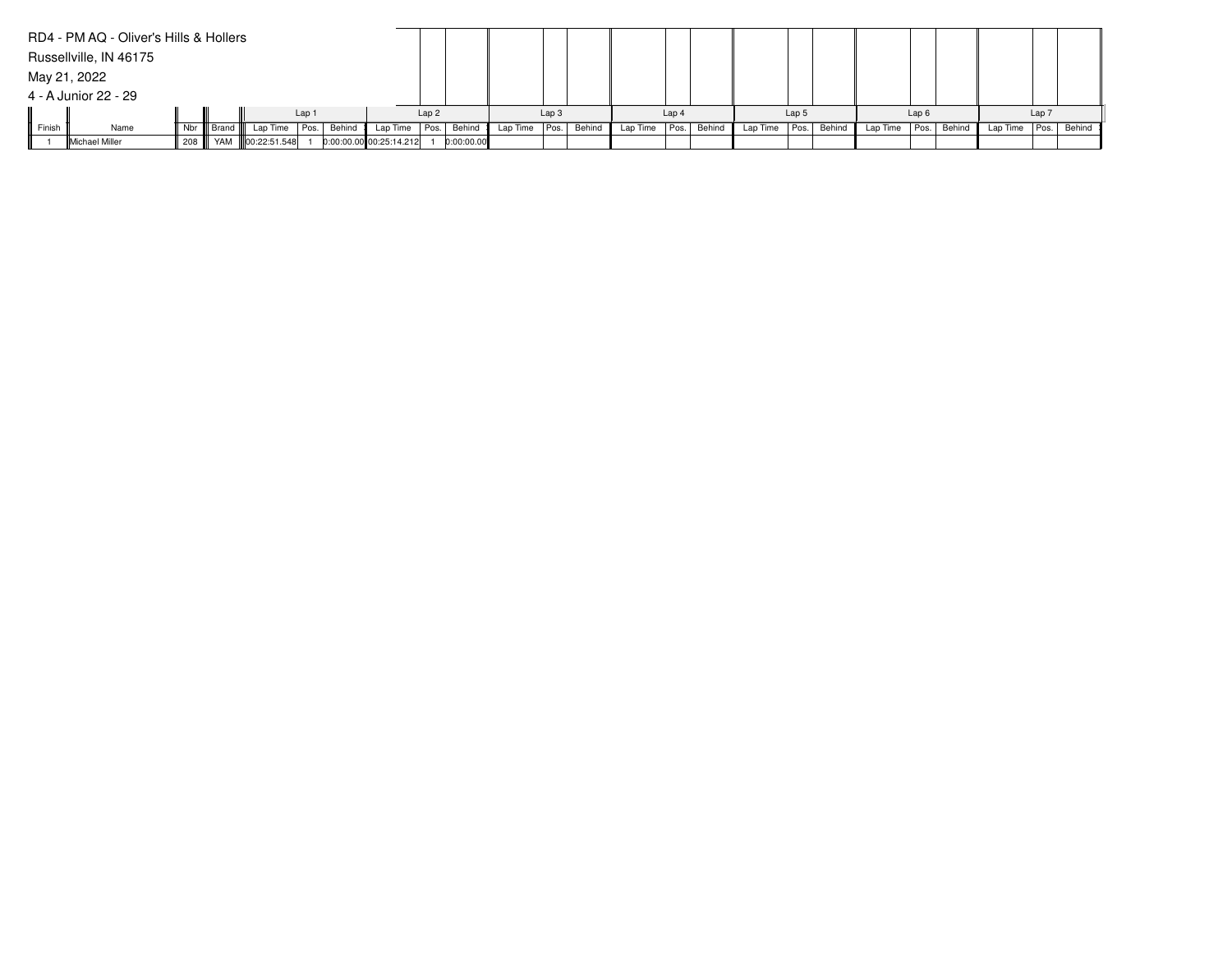|        | RD4 - PM AQ - Oliver's Hills & Hollers |          |               |                 |  |        |                         |      |        |                         |                  |        |                         |                  |        |                         |       |            |                         |      |            |                         |       |            |
|--------|----------------------------------------|----------|---------------|-----------------|--|--------|-------------------------|------|--------|-------------------------|------------------|--------|-------------------------|------------------|--------|-------------------------|-------|------------|-------------------------|------|------------|-------------------------|-------|------------|
|        | Russellville, IN 46175                 |          |               |                 |  |        |                         |      |        |                         |                  |        |                         |                  |        |                         |       |            |                         |      |            |                         |       |            |
|        | May 21, 2022                           |          |               |                 |  |        |                         |      |        |                         |                  |        |                         |                  |        |                         |       |            |                         |      |            |                         |       |            |
|        | $5 - A$ Vet $30+$                      |          |               |                 |  |        |                         |      |        |                         |                  |        |                         |                  |        |                         |       |            |                         |      |            |                         |       |            |
|        | Lap 1                                  |          |               |                 |  |        |                         | Lap2 |        |                         | Lap <sub>3</sub> |        |                         | Lap <sub>4</sub> |        |                         | Lap 5 |            |                         | Lap6 |            |                         | Lap 7 |            |
| Finish | Name                                   |          | Nbr III Brand | Lap Time Pos.   |  | Behind | Lap Time   Pos.         |      | Behind | Lap Time                | Pos.             | Behind | Lap Time                | Pos.             | Behind | Lap Time                | Pos.  | Behind     | Lap Time                | Pos. | Behind     | Lap Time                | Pos.  | Behind     |
|        | Uustin Lewicki                         | 705 III  | HON           | 100:15:58.915   |  |        | 0:00:00.00 00:16:33.768 |      |        | 0:00:08.62 00:16:07.508 |                  |        | 0:00:00.00 00:16:54.548 |                  |        | 0:00:00.00 00:16:39.028 |       |            | 0:00:00.00 00:16:25.518 |      |            | 0:00:00.00 00:16:22.028 |       | 0:00:00.00 |
|        | Klyt Thompson                          | 507 I    | <b>HON</b>    | 00:16:46.645    |  |        | 0:00:26.80 00:16:19.468 |      |        | 0:00:29.82 00:16:27.808 |                  |        | 0:00:06.05 00:16:59.799 |                  |        | 0:00:58.98 00:17:02.638 |       |            | 0:01:22.59 00:17:34.578 |      | 0:02:31.65 |                         |       |            |
|        | Dakotah Coomes                         | l 927 ll | <b>HON</b>    | lloo:16:19.845l |  |        | 0:00:00.38 00:16:04.218 |      |        | 0:00:00.00 00:22:22.260 |                  |        | 0:05:12.40 00:16:54.589 |                  |        | 0:04:15.82 00:17:32.188 |       |            | 0:03:18.66 00:17:00.409 |      | 0:05:02.57 |                         |       |            |
|        | Gregory Head                           | 777 III  | POL           | 100:16:19.465   |  |        | 0:00:20.55 00:16:16.828 |      |        | 0:00:03.61 00:16:51.578 |                  |        | 0:00:47.68 00:17:57.219 |                  |        | 0:00:51.37 00:18:29.349 |       | 0:02:18.08 |                         |      |            |                         |       |            |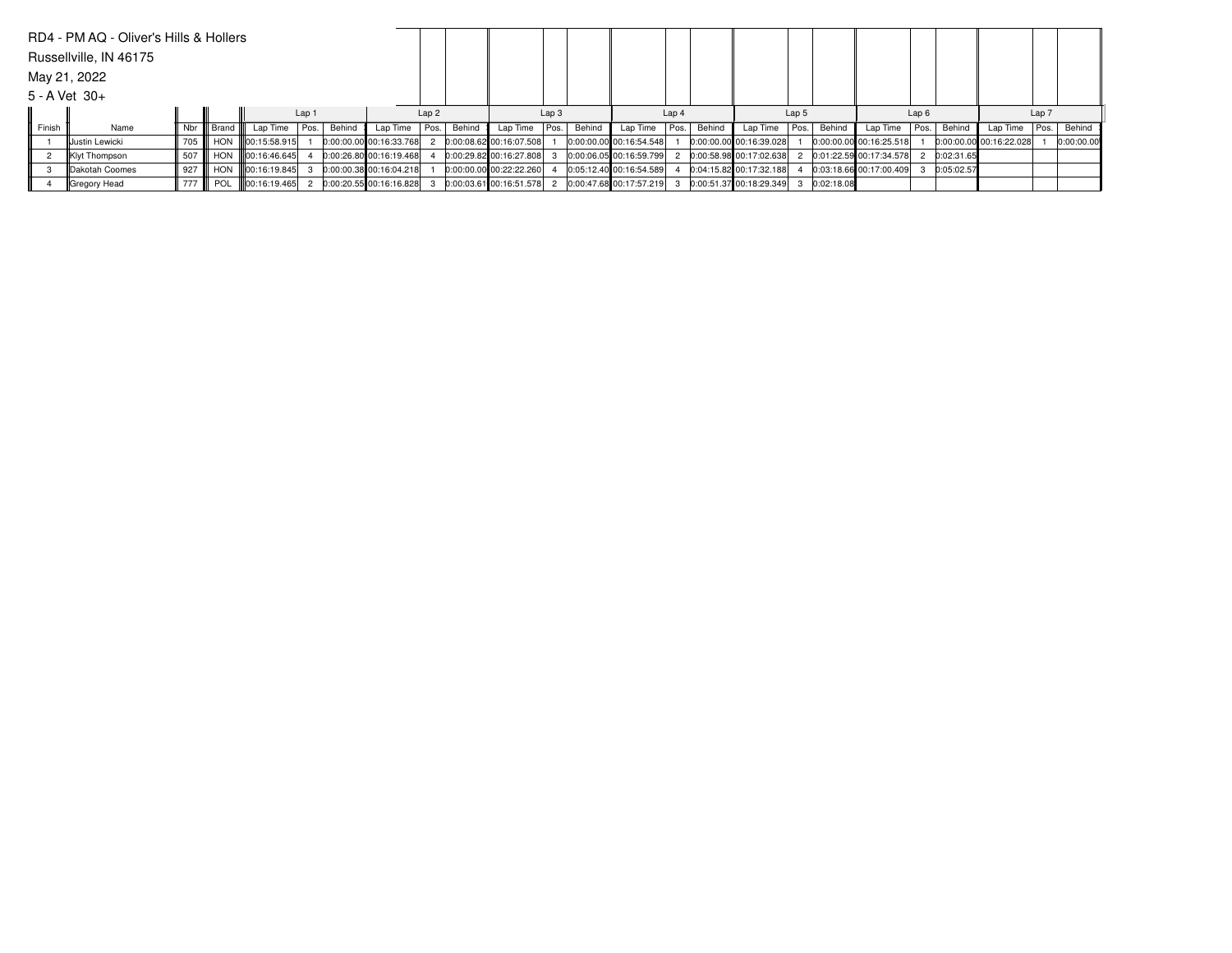|        | RD4 - PM AQ - Oliver's Hills & Hollers |     |                   |                   |                  |        |                         |      |            |                         |                  |        |                           |                  |             |                         |       |        |                         |      |            |          |                  |             |
|--------|----------------------------------------|-----|-------------------|-------------------|------------------|--------|-------------------------|------|------------|-------------------------|------------------|--------|---------------------------|------------------|-------------|-------------------------|-------|--------|-------------------------|------|------------|----------|------------------|-------------|
|        | Russellville, IN 46175                 |     |                   |                   |                  |        |                         |      |            |                         |                  |        |                           |                  |             |                         |       |        |                         |      |            |          |                  |             |
|        | May 21, 2022                           |     |                   |                   |                  |        |                         |      |            |                         |                  |        |                           |                  |             |                         |       |        |                         |      |            |          |                  |             |
|        | $5 - A$ Senior $40 +$                  |     |                   |                   |                  |        |                         |      |            |                         |                  |        |                           |                  |             |                         |       |        |                         |      |            |          |                  |             |
|        |                                        |     |                   |                   | Lap <sub>1</sub> |        |                         | Lap2 |            |                         | Lap <sub>3</sub> |        |                           | Lap <sub>4</sub> |             |                         | Lap 5 |        |                         | Lap6 |            |          | Lap <sub>7</sub> |             |
| Finish | Name                                   |     | Nbr III Brand III | Lap Time   Pos.   |                  | Behind | Lap Time   Pos.         |      | Behind     | Lap Time Pos.           |                  | Behind | Lap Time                  |                  | Pos. Behind | Lap Time Pos.           |       | Behind | Lap Time   Pos.         |      | Behind     | Lap Time |                  | Pos. Behind |
|        | <b>Matthew York</b>                    | 022 |                   | YAM 100:18:34.456 |                  |        | 0:00:01.95 00:18:43.529 |      |            | 0:00:58.83 00:19:17.960 |                  |        | $0:00:00.00$ 00:20:30.090 |                  |             | 0:00:00.00 00:20:29.849 |       |        | 0:00:00.00 00:19:55.120 |      | 0:00:00.00 |          |                  |             |
|        | Matt Price                             | 834 |                   | HON 100:18:32.506 |                  |        | 0:00:00.00 00:17:46.649 |      | 0:00:00.00 |                         |                  |        |                           |                  |             |                         |       |        |                         |      |            |          |                  |             |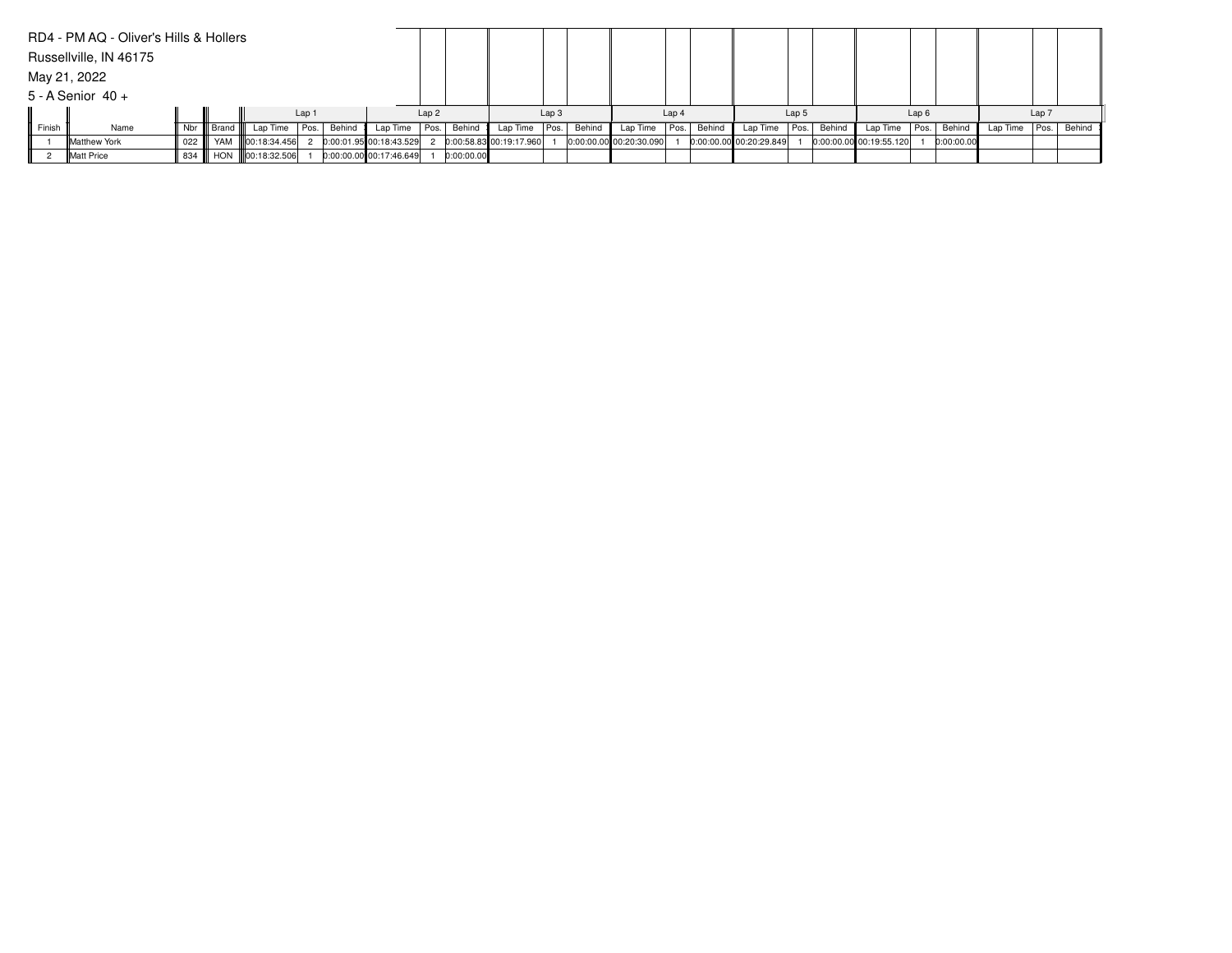|                 | RD4 - PM AQ - Oliver's Hills & Hollers |                                                                               |  |                             |  |  |                         |      |            |                         |                                                |            |                           |       |            |                         |       |        |                           |      |            |          |                  |        |
|-----------------|----------------------------------------|-------------------------------------------------------------------------------|--|-----------------------------|--|--|-------------------------|------|------------|-------------------------|------------------------------------------------|------------|---------------------------|-------|------------|-------------------------|-------|--------|---------------------------|------|------------|----------|------------------|--------|
|                 | Russellville, IN 46175                 |                                                                               |  |                             |  |  |                         |      |            |                         |                                                |            |                           |       |            |                         |       |        |                           |      |            |          |                  |        |
|                 | May 21, 2022                           |                                                                               |  |                             |  |  |                         |      |            |                         |                                                |            |                           |       |            |                         |       |        |                           |      |            |          |                  |        |
| $6 - B$ 15 - 21 |                                        |                                                                               |  |                             |  |  |                         |      |            |                         |                                                |            |                           |       |            |                         |       |        |                           |      |            |          |                  |        |
|                 |                                        | Lap <sub>1</sub><br>Il Brand I<br>Behind<br>Nbr I<br>Pos.<br>Name<br>Lap Time |  |                             |  |  |                         | Lap2 |            |                         | Lap <sub>3</sub>                               |            |                           | Lap 4 |            |                         | Lap 5 |        |                           | Lap6 |            |          | Lap <sub>7</sub> |        |
| Finish          |                                        |                                                                               |  |                             |  |  | Lap Time   Pos.         |      | Behind     | Lap Time                | $\sqrt{\frac{1}{1}}$ Pos. $\sqrt{\frac{1}{1}}$ | Behind     | Lap Time                  | Pos.  | Behind     | Lap Time                | Pos.  | Behind | Lap Time   Pos.           |      | Behind     | Lap Time | Pos.             | Behind |
|                 | Harrison Baird                         | 330                                                                           |  | HON 100:16:34.506           |  |  | 0:00:43.52 00:16:27.387 |      |            | 0:00:40.98 00:17:07.749 |                                                |            | 0:01:05.95 00:18:14.529   |       |            | 0:00:00.00 00:18:14.348 |       |        | 0:00:00.00 00:17:54.979   |      | 0:00:00.00 |          |                  |        |
|                 | Nolan Warren                           | 774                                                                           |  | HON 100:16:56.255           |  |  | 0:00:21.74 00:17:19.359 |      |            | 0:01:13.72 00:17:23.728 |                                                |            | 0:01:29.70 00:17:36.789   |       |            | 0:00:51.96 00:21:14.250 |       |        | 0:03:51.86 00:25:09.322   |      | 0:11:06.20 |          |                  |        |
|                 | Ethan Baker                            | 069                                                                           |  | YAM III00:17:17.606         |  |  | 0:00:21.35 00:17:14.558 |      |            | 0:00:16.55 00:17:21.789 |                                                |            | $0:00:14.61$ 00:19:50.629 |       |            | 0:02:28.45 00:23:55.712 |       |        | $0:05:09.91$ 00:23:32.931 |      | 0:03:33.52 |          |                  |        |
|                 | Kyle Kruse                             | 140                                                                           |  | HON 100:18:04.686           |  |  | 0:00:47.08 00:19:41.760 |      |            | 0:03:14.28 00:18:12.499 |                                                |            | 0:04:04.99 00:18:50.069   |       | 0:03:04.43 |                         |       |        |                           |      |            |          |                  |        |
|                 | Braydon Shields                        | 621                                                                           |  | HON III00:15:50.985         |  |  | 0:00:00.00 00:16:29.928 |      |            | 0:00:00.00 00:16:42.778 |                                                | 0:00:00.00 |                           |       |            |                         |       |        |                           |      |            |          |                  |        |
|                 | <sup>I</sup> Hayden Neal               | 009                                                                           |  | HON <b>III</b> 00:19:43.107 |  |  | 0:01:38.42 00:20:53.990 |      | 0:02:50.65 |                         |                                                |            |                           |       |            |                         |       |        |                           |      |            |          |                  |        |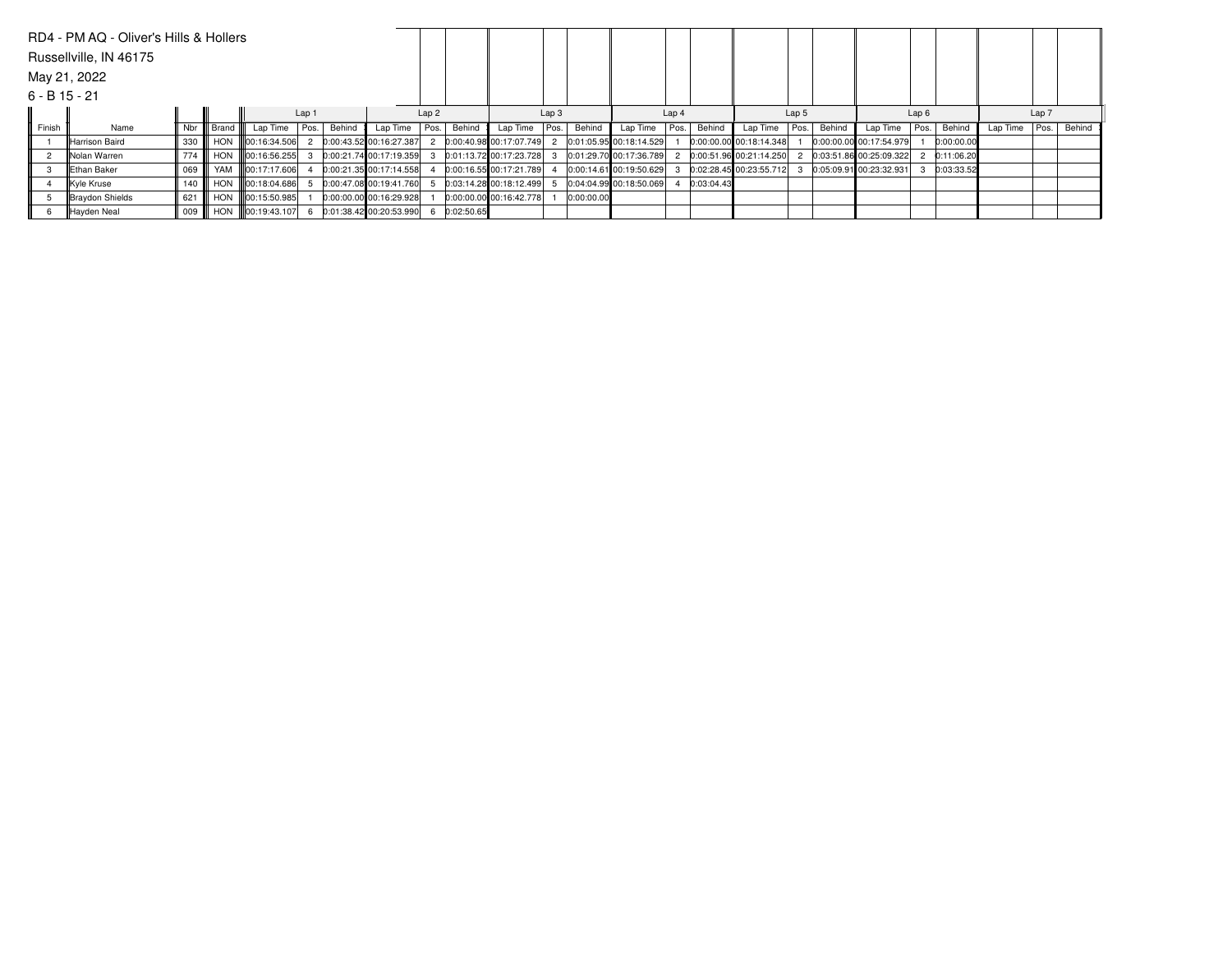|        | RD4 - PM AQ - Oliver's Hills & Hollers |         |               |                     |                  |        |                         |      |            |                         |                  |        |                         |                  |             |                         |                  |        |                           |      |            |          |                  |             |
|--------|----------------------------------------|---------|---------------|---------------------|------------------|--------|-------------------------|------|------------|-------------------------|------------------|--------|-------------------------|------------------|-------------|-------------------------|------------------|--------|---------------------------|------|------------|----------|------------------|-------------|
|        | Russellville, IN 46175                 |         |               |                     |                  |        |                         |      |            |                         |                  |        |                         |                  |             |                         |                  |        |                           |      |            |          |                  |             |
|        | May 21, 2022                           |         |               |                     |                  |        |                         |      |            |                         |                  |        |                         |                  |             |                         |                  |        |                           |      |            |          |                  |             |
|        | 7 - B Junior 22 - 29                   |         |               |                     |                  |        |                         |      |            |                         |                  |        |                         |                  |             |                         |                  |        |                           |      |            |          |                  |             |
|        |                                        |         |               |                     | Lap <sub>1</sub> |        |                         | Lap2 |            |                         | Lap <sub>3</sub> |        |                         | Lap <sub>4</sub> |             |                         | Lap <sub>5</sub> |        |                           | Lap6 |            |          | Lap <sub>7</sub> |             |
| Finish | Name                                   | Nbr II  | III Brand III | Lap Time   Pos.     |                  | Behind | Lap Time Pos.           |      | Behind     | Lap Time   Pos.         |                  | Behind | Lap Time                |                  | Pos. Behind | Lap Time Pos.           |                  | Behind | Lap Time   Pos.           |      | Behind     | Lap Time |                  | Pos. Behind |
|        | <b>Chris Leslie</b>                    | 564 II  |               | HON III00:17:00.576 |                  |        | 0:00:00.00 00:17:16.898 |      |            | 0:00:00.00 00:17:01.899 |                  |        | 0:00:00.00 00:18:17.868 |                  |             | 0:00:00.00 00:19:12.180 |                  |        | $0:00:00.00$ 00:22:32.390 |      | 0:00:00.00 |          |                  |             |
|        | Caleb Stidd                            | 729 III |               | HON 100:17:24.246   |                  |        | 0:00:23.67 00:19:59.970 |      | 0:03:06.74 |                         |                  |        |                         |                  |             |                         |                  |        |                           |      |            |          |                  |             |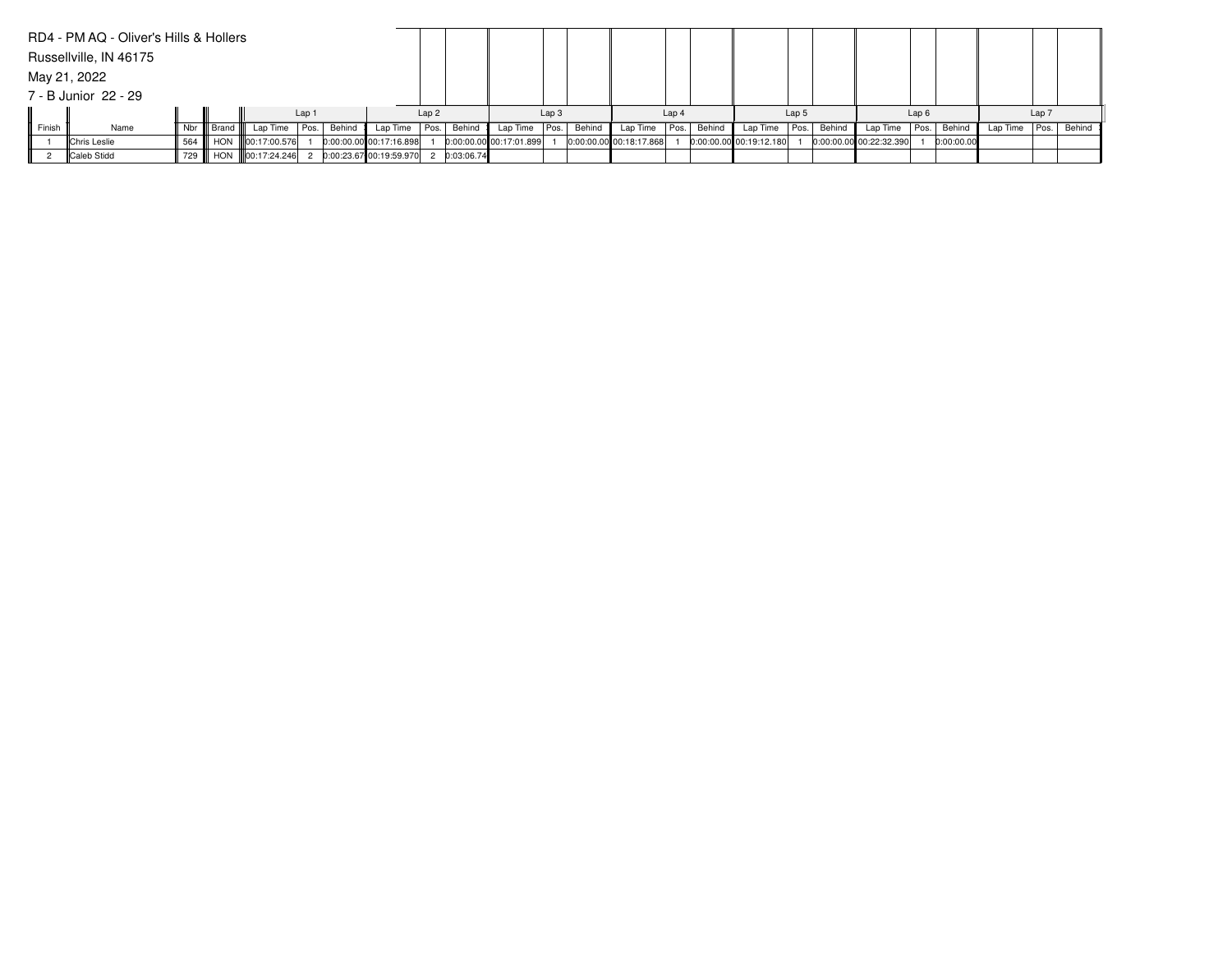|        | RD4 - PM AQ - Oliver's Hills & Hollers |                             |                |                   |       |        |                         |      |            |                         |                  |        |                         |                  |        |                         |                  |        |                           |      |            |          |       |        |
|--------|----------------------------------------|-----------------------------|----------------|-------------------|-------|--------|-------------------------|------|------------|-------------------------|------------------|--------|-------------------------|------------------|--------|-------------------------|------------------|--------|---------------------------|------|------------|----------|-------|--------|
|        | Russellville, IN 46175                 |                             |                |                   |       |        |                         |      |            |                         |                  |        |                         |                  |        |                         |                  |        |                           |      |            |          |       |        |
|        | May 21, 2022                           |                             |                |                   |       |        |                         |      |            |                         |                  |        |                         |                  |        |                         |                  |        |                           |      |            |          |       |        |
|        | $8 - B$ Vet 30 +                       |                             |                |                   |       |        |                         |      |            |                         |                  |        |                         |                  |        |                         |                  |        |                           |      |            |          |       |        |
|        |                                        |                             |                |                   | Lap 1 |        |                         | Lap2 |            |                         | Lap <sub>3</sub> |        |                         | Lap <sub>4</sub> |        |                         | Lap <sub>5</sub> |        |                           | Lap6 |            |          | Lap 7 |        |
| Finish | Name                                   | Nbr I                       | III Brand IIII | Lap Time   Pos.   |       | Behind | Lap Time   Pos.         |      | Behind     | Lap Time Pos.           |                  | Behind | Lap Time                | Pos.             | Behind | Lap Time                | Pos.             | Behind | Lap Time Pos.             |      | Behind     | Lap Time | Pos.  | Behind |
|        | <b>Braxton Griffith</b>                | 710                         |                | HON 100:17:22.886 |       |        | 0:00:00.00 00:17:06.289 |      |            | 0:00:00.00 00:17:30.778 |                  |        | 0:00:00.00 00:17:50.869 |                  |        | 0:00:00.00 00:17:13.068 |                  |        | 0:00:00.00 00:17:51.479   |      | 0:00:00.00 |          |       |        |
|        | Nick Roberts                           | 234                         |                | HON 100:18:26.457 |       |        | 0:01:03.57 00:19:22.249 |      |            | 0:03:19.53 00:20:19.920 |                  |        | 0:06:08.67 00:20:24.410 |                  |        | 0:08:42.21 00:20:26.870 |                  |        | 0:11:56.01 00:26:47.773 2 |      | 0:20:52.31 |          |       |        |
|        | Mark Devins Jr                         | $\parallel$ 004 $\parallel$ |                | YAM 100:32:39.444 |       |        | 0:14:12.98 01:12:43.145 |      | 1:07:33.88 |                         |                  |        |                         |                  |        |                         |                  |        |                           |      |            |          |       |        |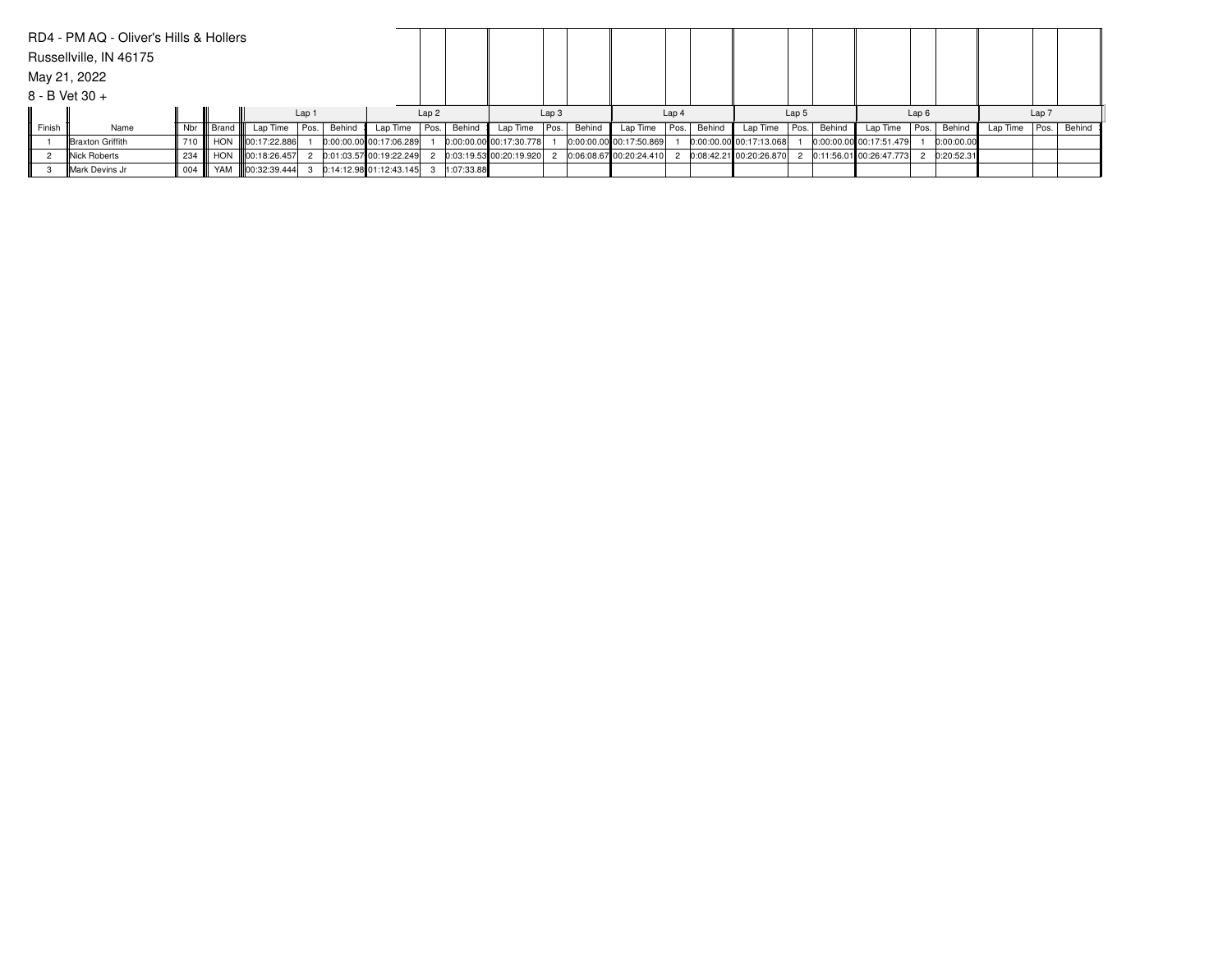|        | RD4 - PM AQ - Oliver's Hills & Hollers |        |                |                   |       |            |                 |      |        |                   |                  |        |          |       |             |          |                  |        |                 |      |        |          |       |             |
|--------|----------------------------------------|--------|----------------|-------------------|-------|------------|-----------------|------|--------|-------------------|------------------|--------|----------|-------|-------------|----------|------------------|--------|-----------------|------|--------|----------|-------|-------------|
|        | Russellville, IN 46175                 |        |                |                   |       |            |                 |      |        |                   |                  |        |          |       |             |          |                  |        |                 |      |        |          |       |             |
|        | May 21, 2022                           |        |                |                   |       |            |                 |      |        |                   |                  |        |          |       |             |          |                  |        |                 |      |        |          |       |             |
|        | 8 - B Senior 40 +                      |        |                |                   |       |            |                 |      |        |                   |                  |        |          |       |             |          |                  |        |                 |      |        |          |       |             |
|        |                                        |        |                |                   | Lap 1 |            |                 | Lap2 |        |                   | Lap <sub>3</sub> |        |          | Lap 4 |             |          | Lap <sub>5</sub> |        |                 | Lap6 |        |          | Lap 7 |             |
| Finish | Name                                   | Nbr II | III Brand IIII | Lap Time          | Pos.  | Behind     | Lap Time   Pos. |      | Behind | Lap Time $ Pos. $ |                  | Behind | Lap Time |       | Pos. Behind | Lap Time | Pos.             | Behind | Lap Time   Pos. |      | Behind | Lap Time |       | Pos. Behind |
|        | <b>Jim Trackwell</b>                   | 617    |                | YAM 100:29:42.022 |       | 0:00:00.00 |                 |      |        |                   |                  |        |          |       |             |          |                  |        |                 |      |        |          |       |             |